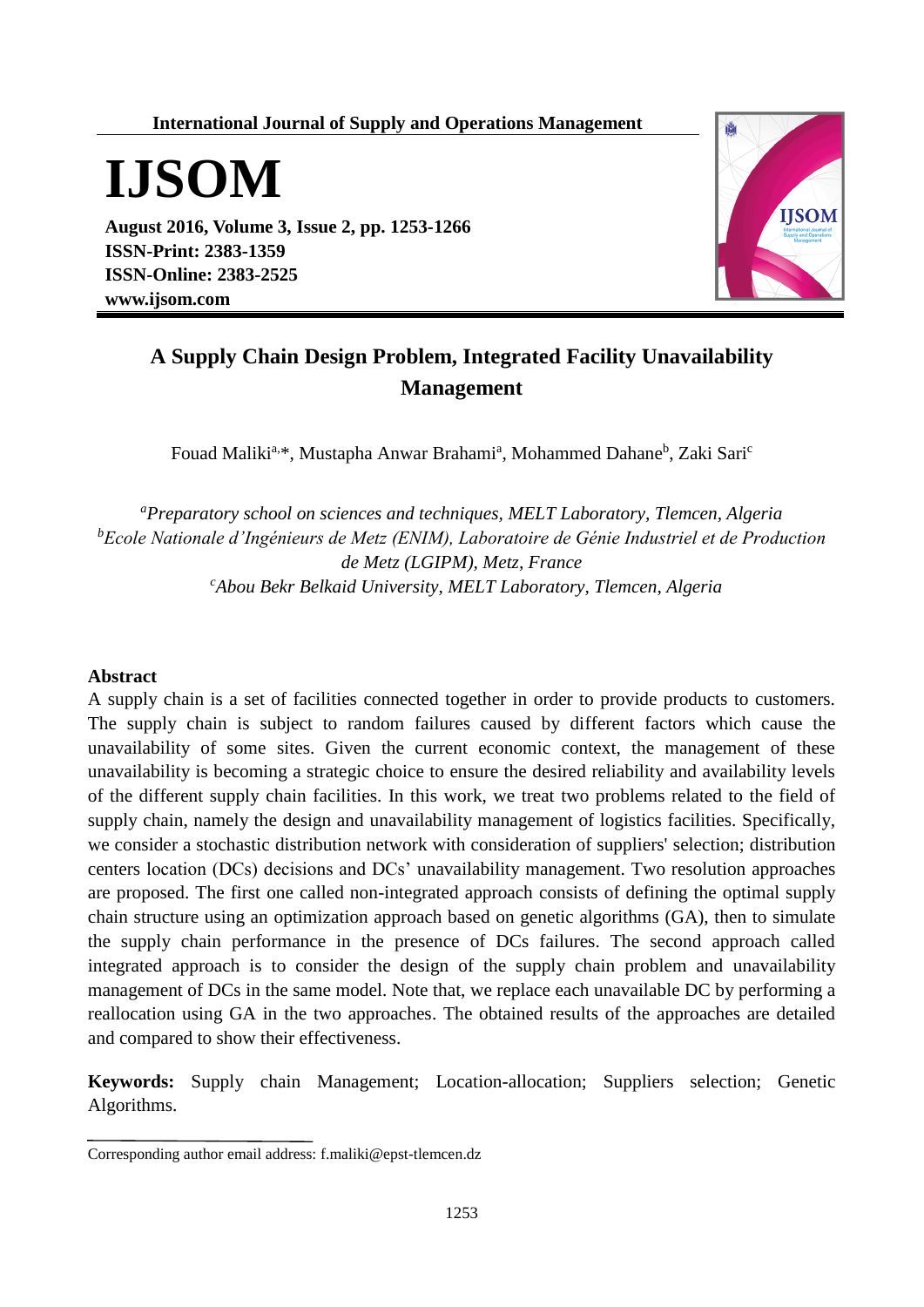## **1. Introduction**

A supply chain is a network of facilities and distribution options that performs the functions of materials procurement, transforming those materials into intermediate and finished products, and finished products distribution to customers. As technological complexity has increased, logistics and supply chains have become more complex and dynamic. Companies need to increase their flexibility in order to remain competitive and be able to respond to rapidly changing markets (Ding H. et al., 2008). Today's customers demand products of a higher quality at a lower price, on-time delivery, and excellent after-sale services. From companies' point of view, customers prove to be increasingly influential in terms of purchasing and negotiating power. Hence, companies have to co-operate or coordinate with suppliers to maximize the productivity at the lowest cost while satisfying customer requirements. The supply chain design requires the consideration of different decisions divided -according to their temporal influences- to three levels: strategic, tactical and operational decisions.

The location and the choices related to different entities (suppliers, factories, inventory, and distribution facilities) and the different used transportation modes are some of strategic decisions that companies look to optimize first. This optimization approach which traditionally focuses on costs has become difficult due to the introduction of new decision criteria such as customer satisfaction (delivery time, product and / or service quality, ...), and the explicit consideration of different risks (social, environmental and economic). These decisions can become increasingly complex and difficult to manage due to uncertain events. The uncertainty affecting the system can significantly impact the supply chain performances.

Various risks and uncertainties that could affect the network are usually neglected in many distribution networks design problems. These risks can cause the unavailability of a site (distribution center (DC), suppliers, etc..) it also can be the result of an external event such as a natural disaster (tsunami), epidemic, war (military invasion) or an internal problem such as a conflagration. The unavailability of one or more logistics sites have disastrous effects on the system and leads to losses related to customer demands or transportation modes and other losses such as lack of raw materials. For this, it is necessary to take these risks and uncertainties into account in modeling and solving supply chain design problems in order to approach reality as possible (Tanonkou G. A., 2007).

In this work, we treat two problems related to the field of supply chain, namely the design and unavailability management of logistics facilities. Two resolution approaches are proposed. The first approach called non-integrated consists of defining the optimal supply chain structure using an optimization approach based on genetic algorithms (GA), then to simulate the supply chain performance with the presence of DCs failures. The second approach called integrated approach is to consider the design of the supply chain problem and unavailability management of DCs in the same model. Note that, we replace each unavailable DC by performing a reallocation using GA in the two approaches.

The rest of the paper is organized as follows: section 2 presents some research works dedicated to location-allocation, supplier's selection and facility reliability problems. Section 3 describes the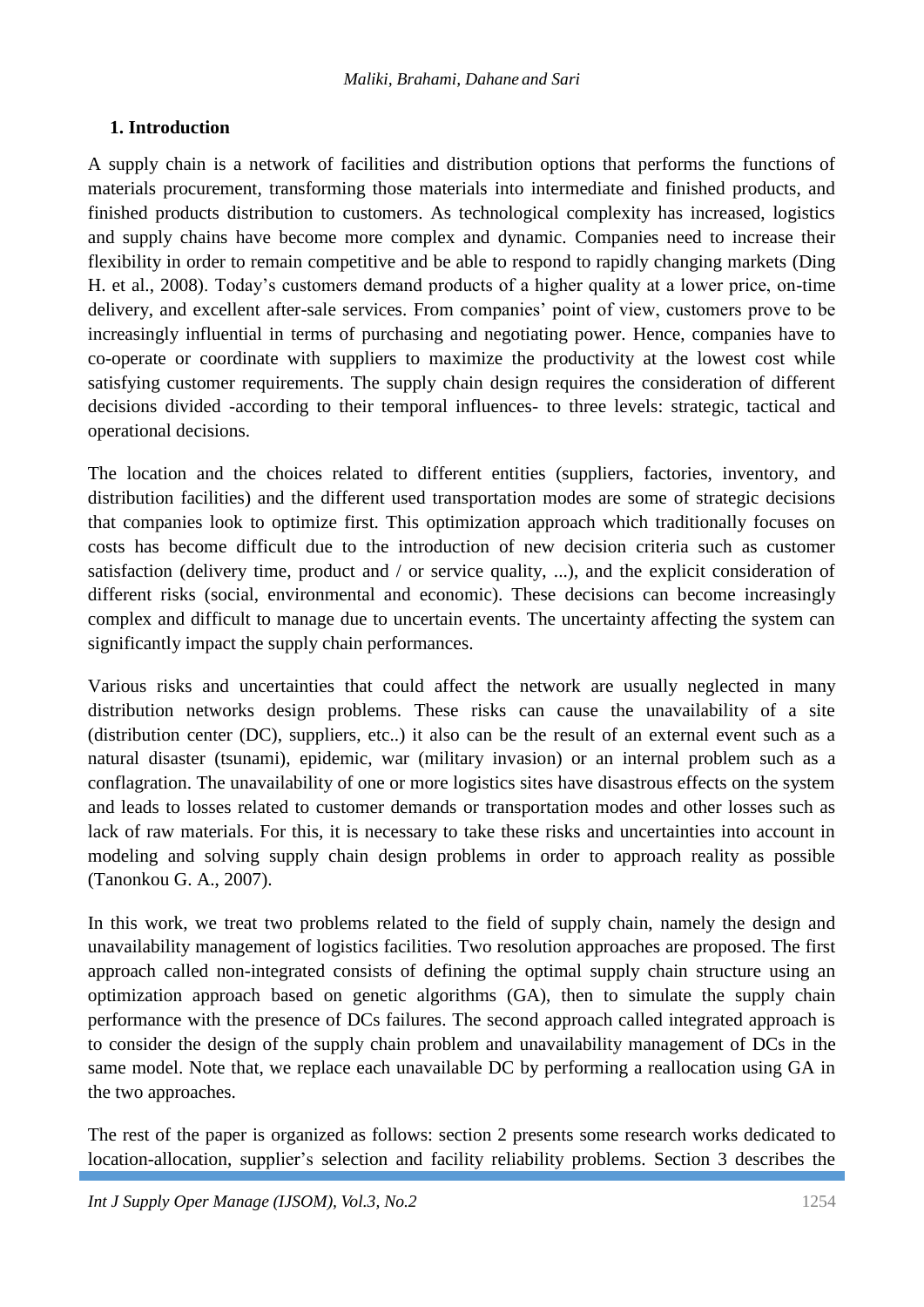problem under consideration. Section 4 illustrates the proposed optimization and simulation approach. Section 5 shows the obtained results and their analysis. Section 6 concludes the paper with some directions for future research works.

## **2. State of the art**

The problem addressed in this paper originates mainly from three research areas: suppliers selection, facility location problems and facility reliability problems that have been widely addressed. However, few of the existing works consider these three decisions simultaneously. The interactions of suppliers selection, facility location, and reliability have not been considered previously. This section summarizes briefly the proposed approaches and the obtained results in the literature for the three problems mentioned above.

Meixell and Gargeya (Meixell M. J. and Gargeya V. B., 2005) reviewed the model-based literature for the global supply chain design problem by using dimensions related to ongoing and emerging issues in supply chain globalization. Overall, they realized that although the research community has tackled some of the most difficult global supply chain issues, few models comprehensively address outsourcing, integration, and strategic alignments in global supply chain design. They concluded that 'global supply chain models need to address the composite supply chain design problem by extending models to include both internal manufacturing and external supplier locations', 'global supply chain models need broader emphasis on multiple production and distribution tiers in the supply chain', 'the performance measures used in global supply chain models need to be broadened in definition to address alternative objectives', and 'more industry settings need to be investigated in the context of global supply design'.

In (Bischoff M. and Kerstin D., 2009), the authors consider a general class of location-allocation problems with n candidate sites. A mixed integer multidimensional optimization problem is presented; the authors compare several methods for solving this problem such as neighborhood search, tabu search and evolutionary algorithms.

Stochastic versions of the joint inventory-location model are firstly presented in (Shen Z. J. M. et al., 2003) and (Daskin M. S., et al., 2006). Tanonkou et al. treat a stochastic distribution network design problem where decisions of suppliers' selection, DCs location and the assignment of customers to DCs are integrated into a single optimization model (Tanonkou G. A., et al., 2007). The studied network is composed of multiple suppliers supplying with random delays, a set of DCs to locate which meet demands (of a specific type of products) from different demand areas/customers. By hypothesis, each supplier is connected to each potential DC by a single transport connection. The objective is to choose the best suppliers, best locations for DCs, and the best assignments of customers to DCs in order to minimize a nonlinear cost function. The authors propose a lagrangian relaxation based method to solve the problem. This problem is addressed by Maliki and Sari (] Maliki F. and Sari Z., 2013) which propose a multicriteria genetic algorithm for its resolution in order to optimize the transport time and an oriented cost function. The same authors studied this problem by using different inventory management policies at the DCs to see the considered policies impact on the supply chain structure (Maliki F. and Sari Z., 2012).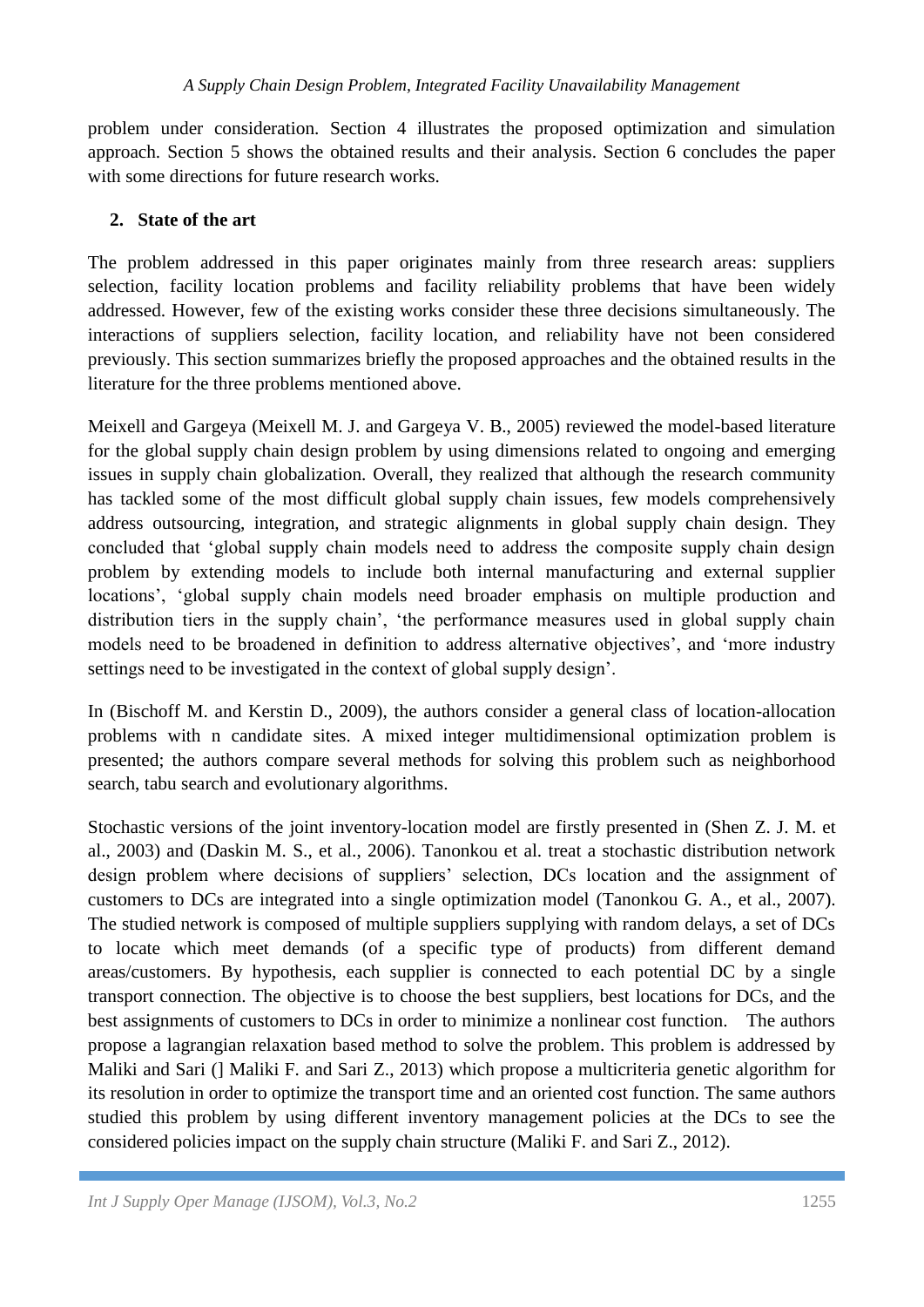Maliki et al. (Maliki F. et al., 2011) considered the problem treated in (Maliki F. and Sari Z., 2013) and presented a sensitivity analysis of some parameters on the obtained supply chain structure. More specifically, the authors studied the impact of transportation costs, inventory management costs and customer demand and supply lead time variances on the supply chain structure. The authors concluded that the number of opened DCs increases by the increment of transportation and inventory management costs and decreases when customer demand and supply lead time variances increase.

Motivated by uncertainty reduction and customer service improvement, many companies are interested in multiple sourcing, i.e. to engage with more than one supplier at the same time. In the design of any supply chain, finding a method/approach for suppliers selection problem is crucial. According to De Boer et al. (De Boer L. et al., 2001) the suppliers' selection goes through four steps: problem definition, selection criteria for evaluating suppliers, suppliers pre-qualification and final suppliers' selection. In this work the authors present some methods solving the suppliers selection problem, discuss different works related to this problem and classify the works based on the four presented steps.

The suppliers selection decision is complicated because several qualitative and quantitative criteria should be considered. For more details on the existing research for this subject the reader may consult the reference (Jain V. et al., 2009) wherein the authors present a complete state of the art about suppliers selection problem, and describe the various steps taken into consideration in the suppliers selection cycle and the different criteria used for evaluating suppliers performances. In addition, the authors present the characteristics of this problem and the available methods in the literature to solve it.

Our objective is to integrate location-allocation and suppliers selection decisions in the same model while taking into account facilities unavailability. Note that few works integrate these decisions in the same model and address reliability problem in the supply chains design.

In (Simchi-Levi D. et al., 2002), the authors present convincing arguments that supply chains are particularly vulnerable to intentional or accidental disruptions and propose possible approaches to reduce these disruptions. However, the authors don't present quantitative models to solve these problems.

Snyder (Snyder L. V., 2006) presents a detailed state of the art on robust and stochastic facility location problems; the author illustrates the optimization approaches variety under uncertainty existing in the literature and their application to facility location problems.

Snyder and Daskin (Snyder L. V. and Daskin M. S., 2003) present location-allocation models based on the P-median and incapacitated facility location problem (UFLP). The objective is to minimize transportation costs, taking into account transportation costs generated in the case of facilities unavailability. The authors present a Lagrangian relaxation for solving these problems.

Maliki et al. (Maliki F. et al., 2013) consider the same distribution network studied in the reference (Maliki F. and Sari Z., 2013) with DCs maintenance inclusion. The authors propose a simple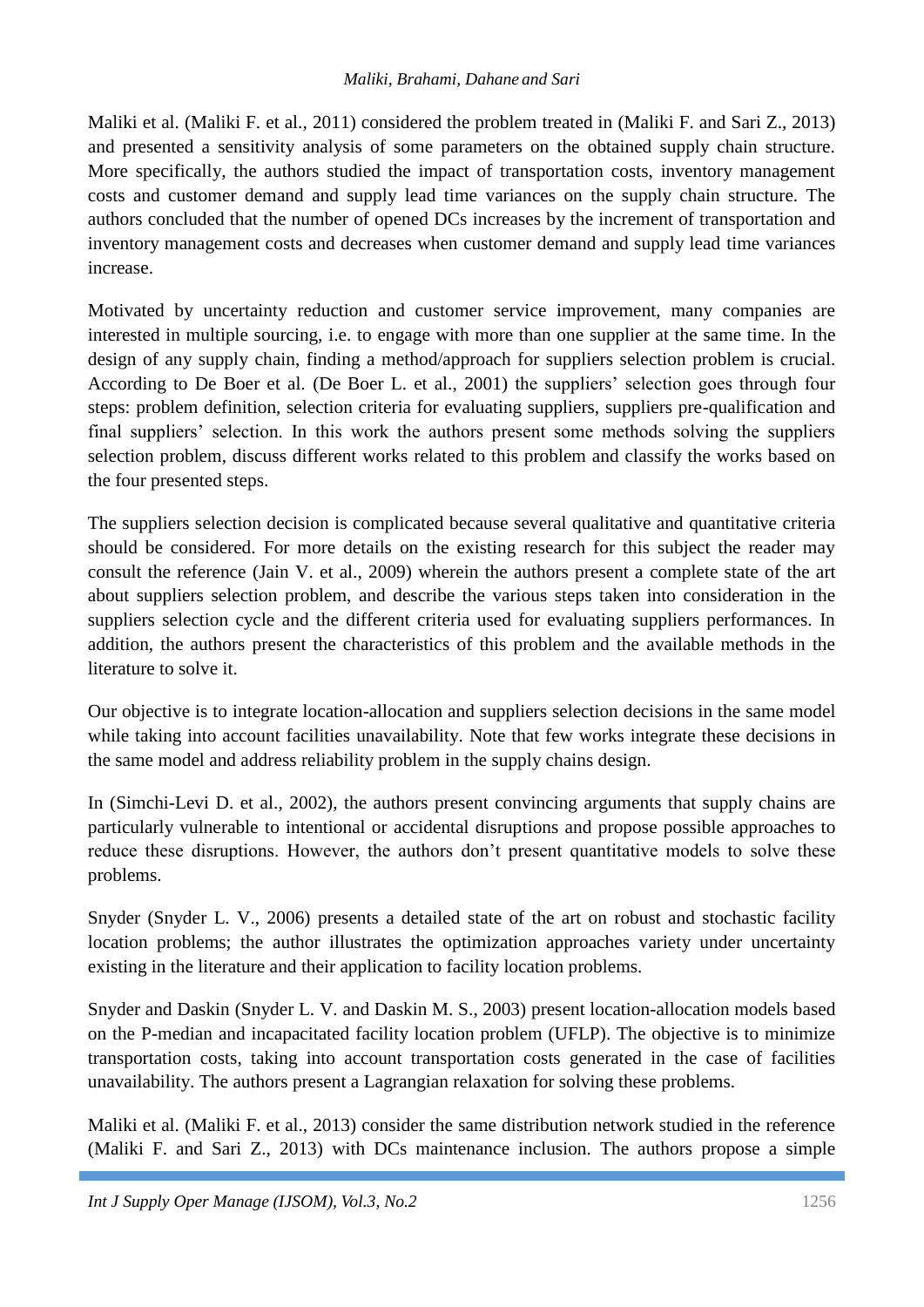genetic algorithm in order to obtain the optimal supply chain structure. Then a simulation of the supply chain performance in the presence of possible DCs failures is performed. Two simulation strategies are developed, one incorporating a maintenance policy and the other without maintenance policy. The authors present and compare the obtained results of both strategies demonstrating the benefits and performance of the incorporating maintenance policy.

Tanonkou et al. address the unreliable facilities distribution network design problem (Tanonkou G. A., 2007). The author proposes two different design models with Monte Carlo optimization combined Lagrangian relaxation resolution method. The first model concerns a single supplier / single product distribution network with unreliable DCs (Tanonkou G. et al., 2006) and the second model is a multi-supplier / single product distribution network with unreliable suppliers (Tanonkou G.et al., 2013). In their works, the author considers that unavailable facilities are lost permanently; this is not the case of our problem in which we suppose that DCs are unavailable for a specific period of time and become operational after that period.

In (Brahami M. A. et al., 2014) consider a stochastic distribution network with suppliers selection and distribution centres location (DCs) decisions and DCs' unavailability management. The proposed resolution approach consists of firstly on defining the optimal supply chain structure using an optimization approach based on genetic algorithms (GA), then to simulate the supply chain performance in the presence of DCs failures. Two simulation strategies are performed; one by replacing each unavailable DC with the closest DC and the other consists of performing a reallocation using genetic algorithm.

## **3. Problem and mathematical formulation**

## **3.1. General problem definition and hypothesis**

The studied problem in this work is based on a supply chain that consists of a set of potential suppliers connected to a set of retailers, every retailer is identified by his/her location zone (town or region) and every zone represents a potential zone of DC location. Located DCs satisfy the random single commodity demands generated by retailers. To manage inventory in DCs, the economic order quantity (EOQ) policy is used by each DC, and a safety stock level is kept to ensure a given retailer service level is going to be protected against the possibility of stockouts during the supply lead-time. The supply lead-time for deliveries from the suppliers to the DCs is random. Figure 1 illustrates the considered supply chain structure.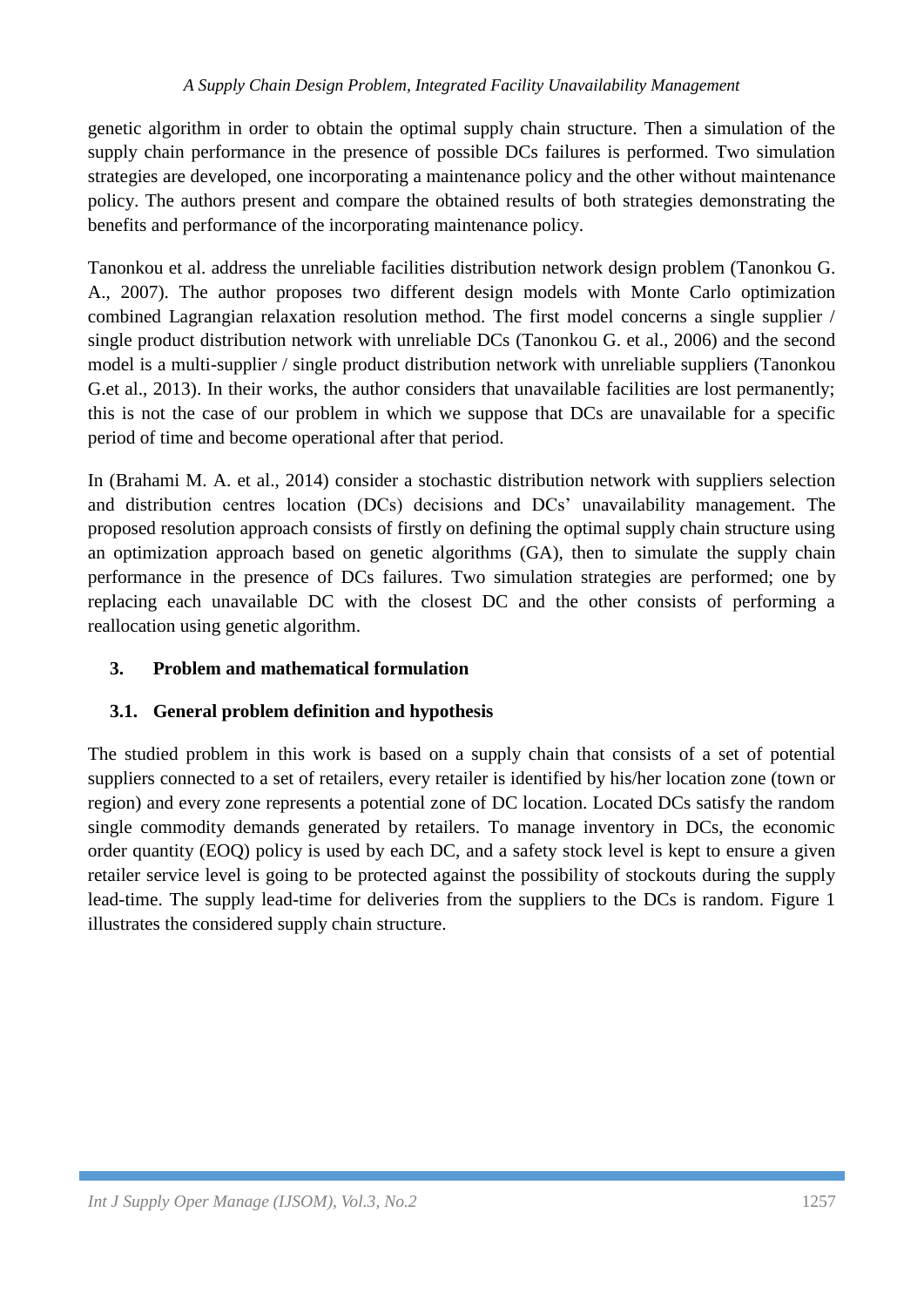### *Maliki, Brahami, Dahane and Sari*



**Figure 1.** The studied supply chain structure

We assume that the considered supply chain copes with DCs failures that make them unavailable. The nature of these failures is of various origins: natural disasters, unavailability of transport road, workers strike and terrorism acts etc. However, the supply chain should be robust and in correct running every time a DC failure occurs.

Two resolution approaches are proposed, the first one (non-integrated approach) is divided into two distinct steps E1 and E2. The first step consists of finding the optimal structure of the supply chain by assuming that all DCs are operational. Contrariwise, in the second step one or more DCs may become unavailable; the objective of this step is to optimize the management of these unavailability. So, the resolution of this problem consists of solving the problem during the step E1 by taking three types of decisions that are: location of DCs, DCs to retailers allocation and selection of suppliers. This problem is solved by using a genetic algorithm (Maliki F. and Sari Z., 2013) and (Maliki F. et al., 2013). This algorithm provides the optimal structure of our distribution network.

Based on the supply chain structure obtained in the first step, the second step consists of simulating the supply chain performance while taking into account possible failures of one or more DCs. We assume that the DCs cannot be simultaneously unavailable. The objective of this step is to optimize the unavailability management of DCs in order to minimize the total generated cost (Brahami, M.A. et al., 2014).

The second approach (integrated approach) consists of defining the optimal supply chain structure and simulate its performance in the presence of DCs failures at the same time in order to minimize the total generated cost.

Note that for both approaches, at each unavailability of a DC, a reallocation by using a genetic algorithm optimization (AG) is used for the replacement. Reallocation is equivalent to running the GA considering only retailers affected by unavailability and operational DCs (Brahami, M.A. et al., 2015).

A comparative study between the two approaches is performed. It enables us to highlight the earnings generated by the integrated approach versus the non-integrated approach.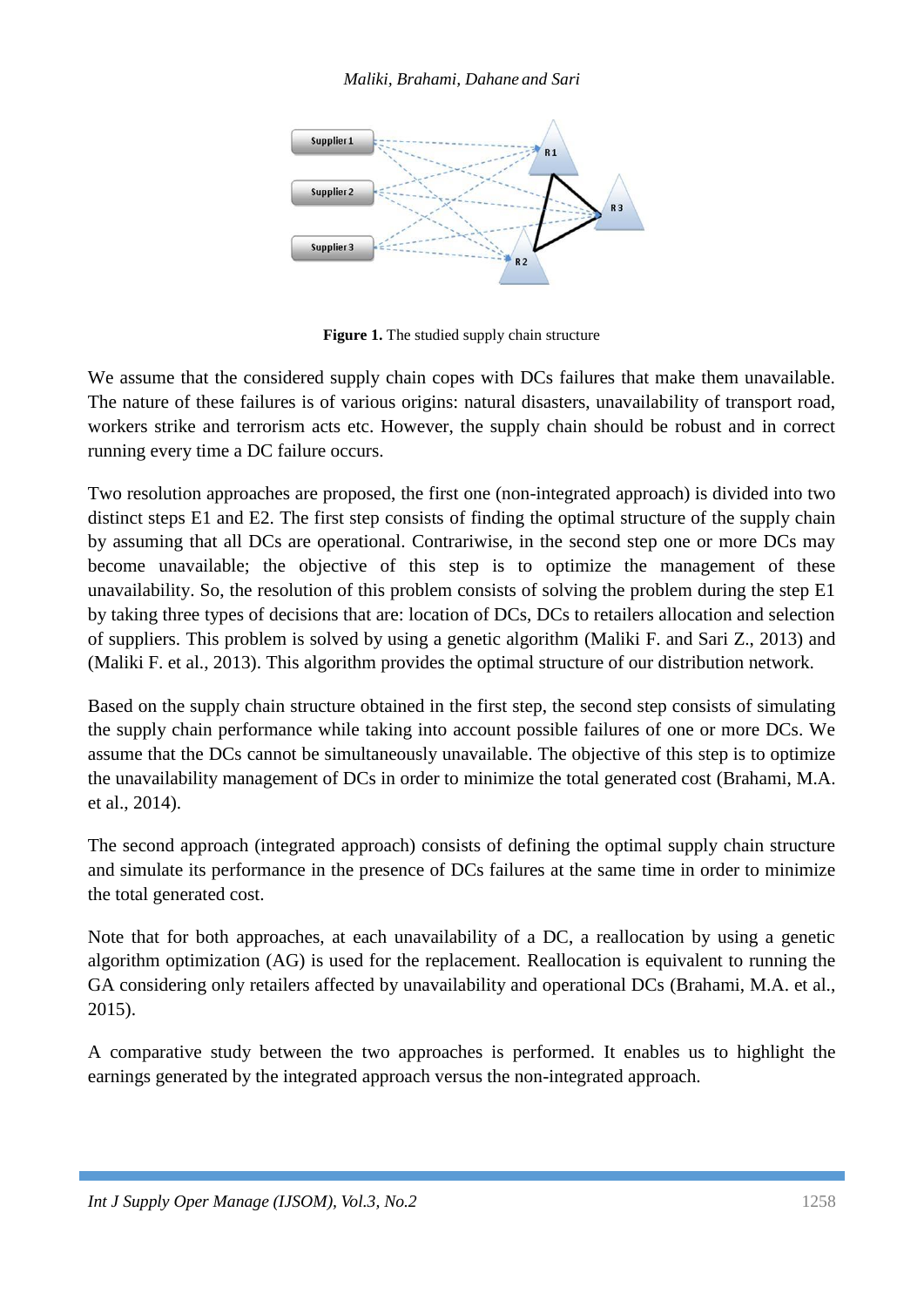## **3.2. Used variables and notations**

We use the following variables and notations for the mathematical formulation of the considered problem:

## *The used notations are:*

: Set of retailers indexed by i;

- $\bf{K}$ : Set of suppliers indexed by k;
- $DC_i$ : DC located at retailer j;

 $\mu_i$ : Global demand of retailer i;

- $D_i$ : Daily demand of  $DC_i$ ;
- $\sigma_i^2$ : Global demand variance of retailer i;

 $f_i$ : Fixed annual cost of locating  $DC_i$ ;

 $d_{ii}$ : Per-unit shipment cost from  $DC_i$  to retailer i;

 $h_i$ : Inventory holding cost per unit per year in  $DC_i$ ;

 $F_{ik}$ : Fixed order cost (including transport fixed cost) placed by  $DC_i$  at the supplier k;

 $a_{ik}$ : Per-unit shipment cost (purchase and transport costs) from supplier k to  $DC_i$ ;

 $L_{ik}$ : Mean lead-time in days from supplier k to  $DC_i$ ;

 $\lambda_{ik}^2$ : Variance of lead-time from supplier k to  $DC_i$ ;

 $\alpha$ : Desired service level at DCs;

 $Z_{\alpha}$ : Standard normal variate such that  $P(Z \leq z_{\alpha})$ ;

 $C_{unayi}$ : Total cost of  $DC_i$  unavailability;

 $\Phi_i(E_2)$ : Number of  $DC_i$  unavailability during step  $E_2$ ;

 $M_{unay i}$ : Mean cost of DC<sub>i</sub> unavailability;

 $C(E_1)$ : Global generated cost in the step $E_1$ ;

 $CGI(I)$ : Unavailability management cost of the integrated approach;

 $CGI(NI)$ : Unavailability management cost of the non-integrated approach.

## **The decision variables are:**

 $X_i = \{1 \text{ if } DC_i \text{ is located}; 0 \text{ otherwise} \};$  $Y_{ii} = \{1 \text{ if retailer i is served by } DC_i; 0 \text{ otherwise}\};$  $Z_{ik}$  = {1 if supplier k is selected to supply  $DC_i$ ; 0 otherwise};

*3.3. Mathematical formulation*

Based on the reference (Tanonkou G. A. et al., 2007), in this section we present our problem's mathematical formulation. The resolution of the problem allows us to determine the decision variables  $X_t$ ,  $Y_{it}$  and  $Z_{ik}$  and therefore our supply chain structure (Maliki F. and Sari Z., 2012). The mathematical formulation of the problem is as follows:

 $(MF) J^* = \min_{X,Y,Z} J(X,Y,Z)$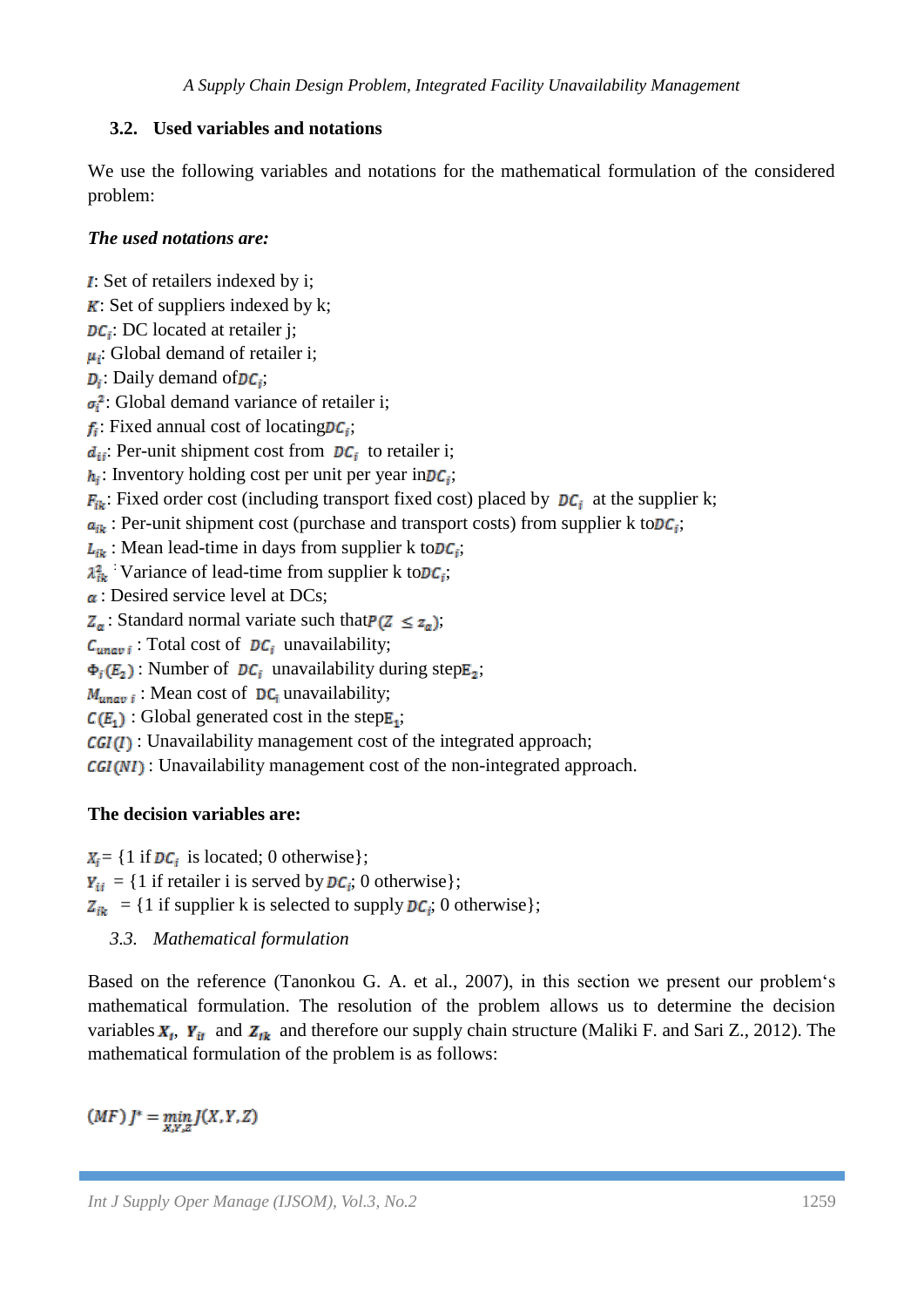With  $J(X, Y, Z)$  defined by

$$
J(X,Y,Z) = \sum_{j\in I} f_j X_j + \sum_{j\in I} \sum_{i\in I} \mu_i d_{ij} Y_{ij} + \sum_{j\in I} \sum_{i\in K} \mu_i a_{jk} Y_{ij} Z_{jk} + \sum_{j\in I} \sum_{k\in K} \sqrt{2h_j F_{jk}} \sum_{i\in I} \mu_i Y_{ij} Z_{jk} + \sum_{j\in I} \sum_{k\in K} Z_{\alpha} h_j \sqrt{L_{jk} \sum_{i\in I} \sigma_i^2 Y_{ij} + \lambda_{jk}^2 D_j^2 Z_{jk}}
$$
(1)

Subject to

$$
\sum_{j\in I} Y_{ij} = 1 \qquad \forall i \in I
$$
 (2)

$$
\sum_{k \in K} Z_{jk} = X_j \qquad \forall j \in I \tag{3}
$$

$$
Y_{ij} \le X_j \qquad \forall i, j \in I \tag{4}
$$

$$
X_j, Y_{ij}, Z_{jk} \in \{0,1\} \qquad \forall i, j \in I, \forall k \in K \tag{5}
$$

The objective function (1) minimizees the sum of the following costs: fixed cost of locating facilities, shipment plus transportation costs from DCs to retailers and from suppliers to DCs, the third term represents the total inventory costs at the DCs (assuming that each DC uses an EOQ policy) and the last term represent the costs of holding safety stock at the DCs to maintain a service level  $\alpha$ . Constraint (2) ensures that each retailer is assigned to one located DC. Constraint (3) assumes that each open DC is supplied by a single supplier. Constraint (4) states that retailers can be only assigned  $(Y_n = 1)$  to opened  $DCs(X_1 = 1)$ . Constraints (5) are standard integrity constraints.

#### **4. Resolution approach**

### **4.1. Non-integrated approach**

In this approach, we divide our study in two st ages. To solve the problem (MF) during the first stage E1, a genetic algorithm is used to determine the optimal supply chain structure. In our case, a candidate solution is composed of binary values 0 or 1, where each chromosome is composed of three parts. The first part represents the DCs location, the second part shows the allocation of retailers to DCs and the third part represents the assignment of DCs to suppliers. We calculate the fitness of each candidate solution using equation (1) to obtain the total generated cost (see section 3.3).

Therefore, a chromosome represents a supply chain structure; it is composed of three parts corresponding to the three decision variables Xj, Yij and Zjk (see section 3.3). Thus, a representation in integers is used where each gene can have the value 0 or 1. An example of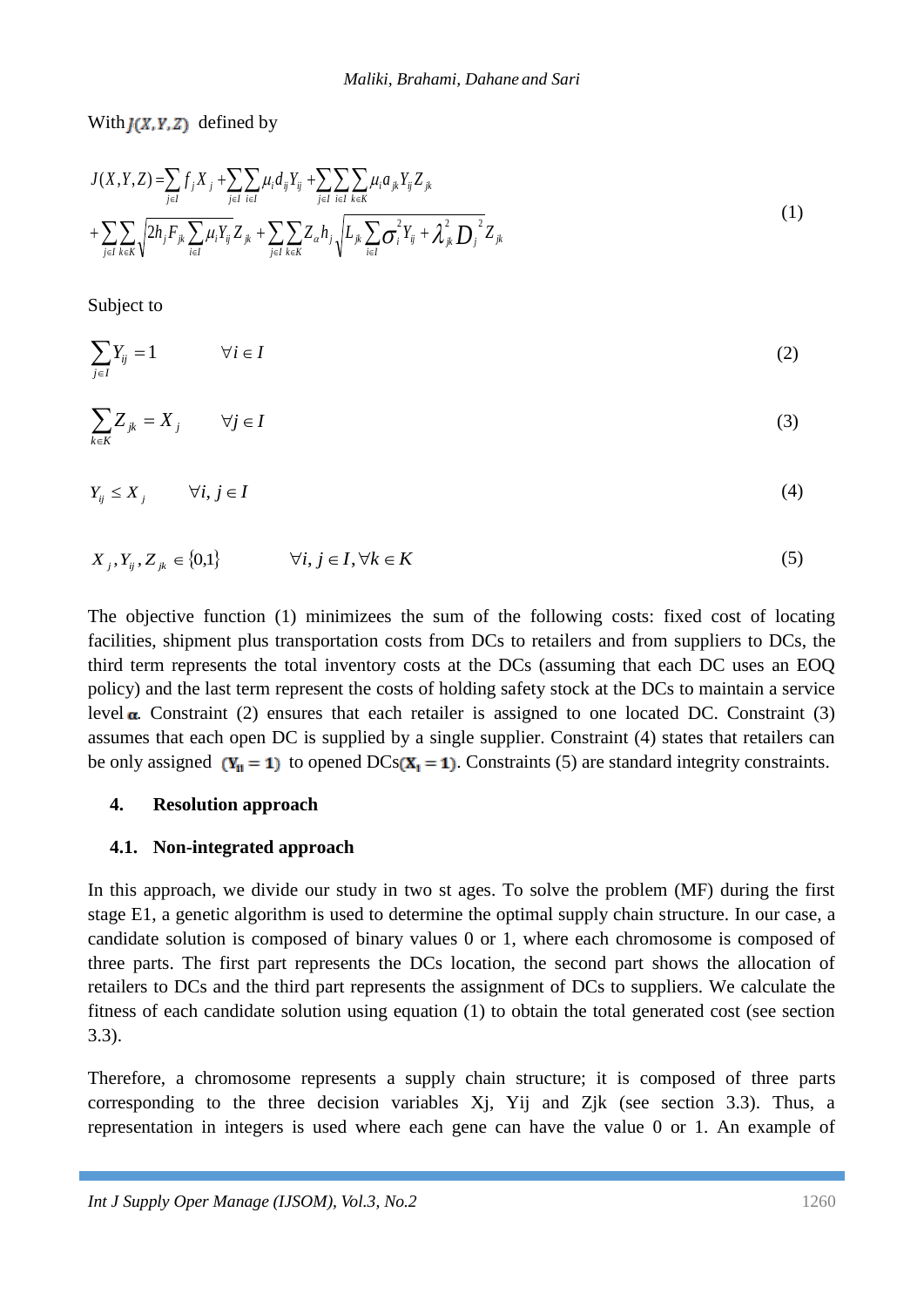chromosome corresponding to a problem with 4 retailers (we have 4 candidates DCs since DCs are located in the same regions as retailers) and 3 potential suppliers is shown in Figure 2.



**Figure 2.** A chromosome example

The GA used steps are as follows:

- **Step 1.** Generate the initial population P of size N randomly.
- **Step 2.** Evaluate all solutions of P by calculating their fitness.
- Step 3. Select two parents using the « binary tournament selection ». It consists of selecting two solutions of the population P randomly and choosing the lowest fitness solution.
- **Step 4.** Generate two children solutions by crossing the two parents using single point crossover with probability  $0.25 \leq Pc \leq 0.95$ .
- **Step 5.** Execute the mutation operator using deterministic mutation with probability  $0.05 \le Pm \le 0.1$  for the two generated children.
- **Step 6.** A correction procedure is executed if the obtained solution is infeasible\*.
- **Step 7.** Add both children in the next population G.
- **Step 8.** Repeat steps 3 to 7 until having N solutions in G.
- **Step 9.** Repeat steps 2 to 8 until the stopping conditions are satisfied (The number of iterations *NImax*=20).

\*A solution is called infeasible if it does not respond to problem constraints. Thus, a chromosome modification procedure is executed after mutation to verify the following constraints:

- A candidate solution is correct if at least one DC is located;
- Each retailer is served by one DC;
- Each open DC is supplied by one supplier;
- If a DC serves a retailer, it must be located.

For the step E2, one or more DCs may become unavailable. This step consist of performing for each DC unavailability a new allocation for retailers affected by the unavailability, this means running the same GA as the first period with considering operational DCs and retailers affected by the unavailability. During this step, the unavailability management cost  $CGI(NI)$  is equal to the sum of delivery costs, shipment costs, inventory and maintain safety stock costs and DCs unavailabilities costs. None location cost (investment cost) will be generated during the second step, since there will not be new DCs locations (Brahami M. A. et al., 2014).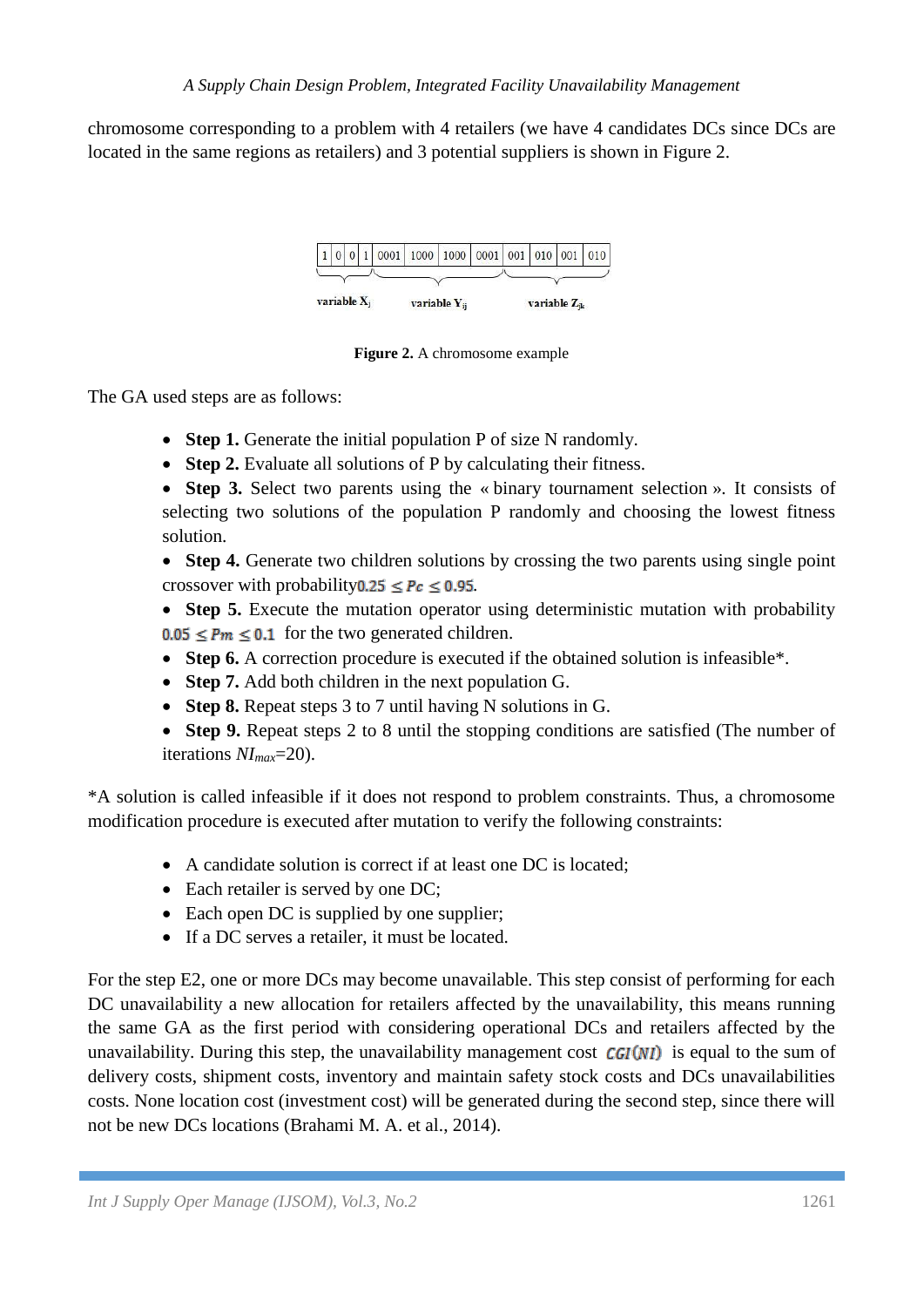For each DC the unavailability cost is calculated as follows:

$$
C_{unav\ i} = \Phi_i(E_2) M_{unav\ j} \tag{6}
$$

Where,

 $C_{\text{unav i}}$ : DC<sub>i</sub> Unavailability total cost;  $\Phi_i(E_2)$ : DC; Unavailability number during step  $E_2$ ;  $M_{unavi}$ : Per DC<sub>i</sub> unavailability mean cost.

## **4.2. Integrated approach**

In this approach, we use the above genetic algorithm with the same chromosome representation, except that one or more DCs may become unavailable during the determination of the supply chain structure. In this case, at each unavailability of a DC, a reallocation by using a genetic algorithm optimization is used for the replacement. Reallocation is equivalent to running the GA considering only retailers affected by unavailability and operational DCs. The total generated cost is calculated using equations  $(1)$  and  $(6)$ .

In Order to compare the effectiveness of the two approaches, we calculate the unavailability management cost after obtaining the supply chain structure using the same scenarios like the non-integrated approach in the step E2. This cost  $CGI(I)$  is equal to the sum of delivery costs, shipment costs, inventory and maintain safety stock costs and DCs unavailability costs.

### **5. Obtained results and analysis**

This section evaluates the performance of our proposed approaches; we studied different supply chains instances of different sizes. The instances are obtained by varying the number of retailers who represent the candidate DCs number and the number of suppliers. We considered five different scenarios for each instance depending on DCs unavailability (numbers, times and duration of unavailability). The numerical experiments are performed using a Pentium core 2 Duo 2.20 GHZ and 2 GB of RAM. Note that the simulation programs of the two steps are implemented in "VBA" language. The used parameters are presented as follows:

> **The number of retailer's location (#RL):** we have considered problems with 10, 15, 20, 30, 40 and 60 retailers (each retailer location can be selected to host a DC).

> • **The number of suppliers (#F):** we have considered problems with 4, 6, 8, 12, 15 et 18 suppliers.

> • **Retailer demands:** for each retailer, the mean demand  $\mu_1$  is discretized through time t, it is randomly generated with  $\mu_1(t) \sim U$  [100, 1600].

> **Supply lead times:** for each potential location, the average supply lead time is randomly generated with  $L_{ik} \sim U$  [10, 30].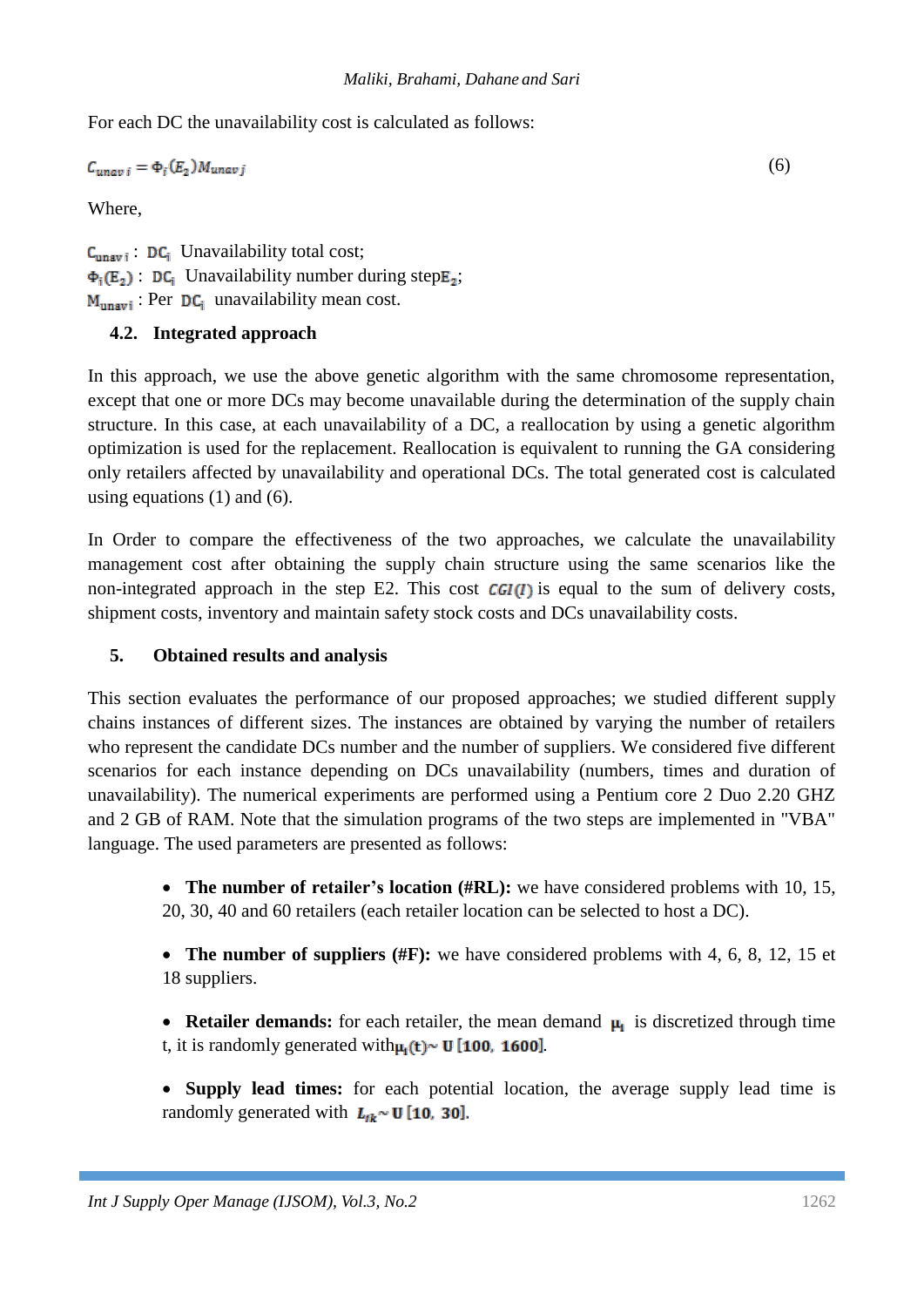**The standard deviations of demand and supply lead time:** are randomly generated with  $\sigma_i \sim U$  [50, 100] and  $\lambda_i \sim U$  [5, 10].

• Fixed facility location cost  $(f_i)$ , transportation cost  $(a_{ik})$  and shipment cost  $(d_{ii})$ : are randomly generated with respect to  $f_i \sim U$  [4500, 10000],  $a_{ik} \sim U$  [2, 10] and  $d_{ii} \sim U[1, 5]$ 

- **•** Desired service level:  $\alpha = 97.5\%$  for  $Z\alpha = 1.96$  for all studied problems.
- **Inventory holding costs**  $(h_t)$ **:** constant value for all DCs equal to 25.
- Fixed ordering costs  $(F_t)$ : constant value for all DCs equal to 50.

**• Per unavailability mean cost**  $(M_{unay1})$ **:** this cost is generated randomly for each DC with  $M_{unav1} \sim U$  [1000, 5000].

- **Mean time between unavailability (MTBU) and unavailability mean time (UMT):** are randomly generated for each DC with  $\sim$  U [100, 250] and *UMT* $\sim$  U [15, 30].
- **Simulation time**  $(E_1, E_2)$ **:** we have considered 1250 working days (5 years) for each step.

The Table 1 shows the obtained results for each instance of our problem. These results represent the supply chain structure (located DCs and selected suppliers) and the unavailability management cost for the two proposed approaches  $(CGI(NI))$  and  $CGI(I))$  obtained for five different scenarios simulation.

| <b>Table 1.</b> The obtained results |                |                         |       |          |                     |                |          |            |
|--------------------------------------|----------------|-------------------------|-------|----------|---------------------|----------------|----------|------------|
| Instances                            |                | Non-integrated approach |       |          | Integrated approach |                |          | Comparison |
| #RL                                  | # $F$          | $\#DC$                  | # $S$ | CGI(NI)  | $\#DC$              | # $S$          | CGI(I)   | Earnings   |
| 10                                   | $\overline{4}$ | 6                       | 3     | 664.502  | 3                   | 2              | 214.695  | 67.69 %    |
| 15                                   | 6              | 6                       | 3     | 441.115  | 5                   | $\overline{4}$ | 258.839  | 41.32 %    |
| 20                                   | 8              | 10                      | 5     | 828.525  | 7                   | 5              | 304.989  | 63.18 %    |
| 30                                   | 12             | 17                      | 9     | 842.781  | 11                  | 6              | 618.232  | 26.64 %    |
| 40                                   | 15             | 15                      | 11    | 1195.127 | 15                  | 10             | 666.352  | 44.24 %    |
| 60                                   | 18             | 26                      | 13    | 1455.509 | 19                  | 11             | 1200.487 | 17.52 %    |

**Table 1.** The obtained result

### • #DC: Number of located DCs;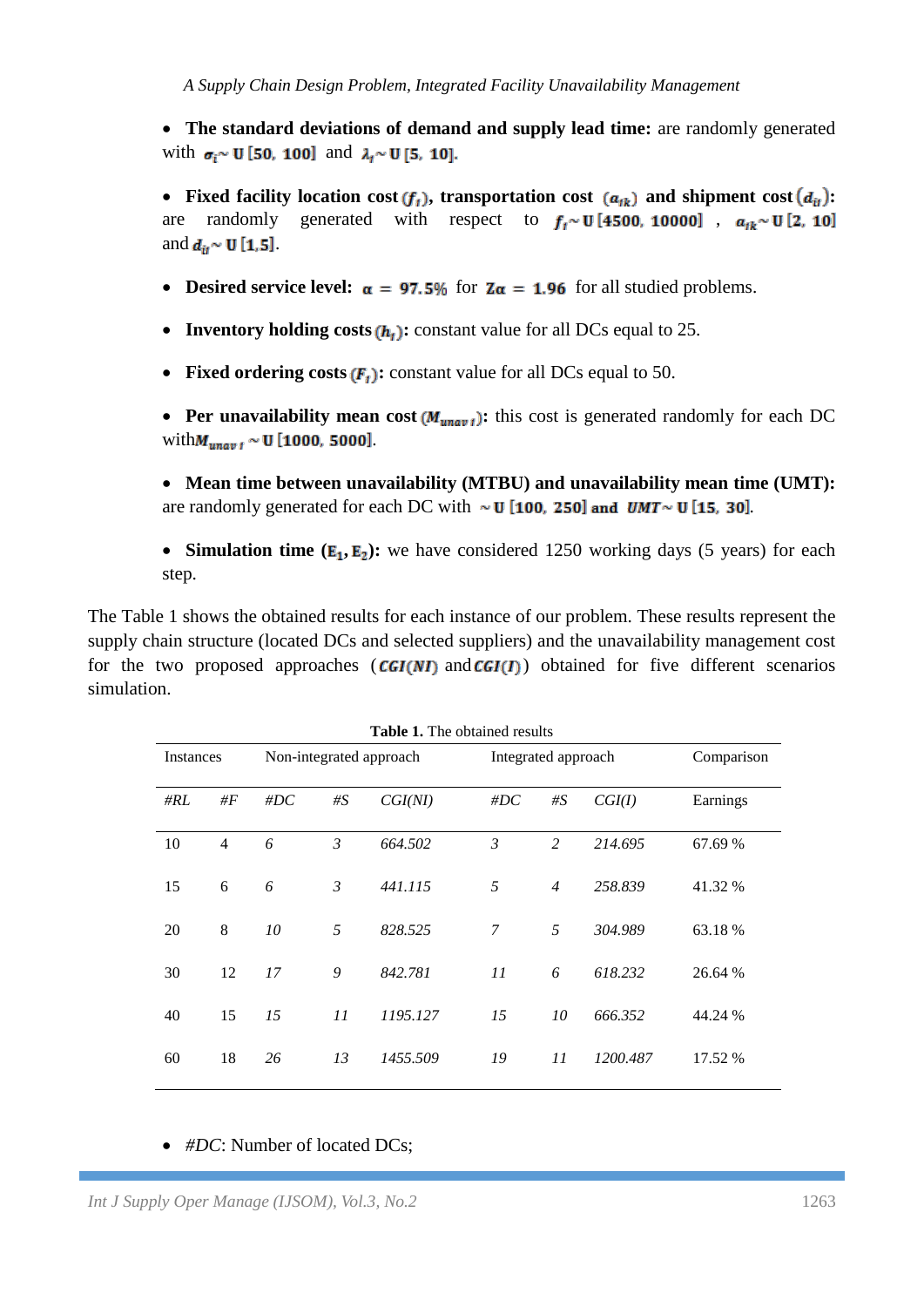- #*S*: Number of selected suppliers;
- *CGI(I)*: unavailability management cost of the integrated approach;
- **CGI(NI)**: unavailability management cost of the non-integrated approach.
- *Earnings*: Earnings in unavailability management cost by comparing strategies;
- The costs are in millions money unit.

From Table 1, we see that the unavailability management cost increases by the increment of the number of located DCs and selected suppliers. It is also clear that the unavailability management cost obtained by the integrated approach are lower than those obtained by the non-integrated approach during the second step, with winnings percentages between 17% and 67%. The obtained results clearly show that unavailability management optimization using an integrated approach leads in better results.

### **6. Conclusion and Perspectives**

In this article, we studied location -allocation integrated suppliers selection problem with DCs unavailability. Firstly, we used a non-integrated approach which consists of using a genetic algorithms based optimization to solve a stochastic distribution network problem design where the strategic decisions of suppliers selection, DCs location and retailers allocation are integrated in the same model. Then, a simulation of the considered supply chain was performed with the presence of possible DCs unavailability wherein we replace each unavailable DC by performing a reallocation using GA. The second approach consists of using an integrated approach wherein we consider the same stochastic distribution network problem with unavailability management i.e. one or more DCs may become unavailable during the determination of the supply chain structure. We used the same genetic algorithm to solve this problem. After obtaining the supply chain structure for both approaches, we calculate the unavailability management cost for the same scenarios. The comparison between the two strategies through generated earnings has shown that the integrated approach strategy provides better performances in the DCs unavailability management.

This work has identified several future directions research. The most immediate area is to consider other meta-heuristics for structuring supply chain optimization; it is also possible to extend the problem to a maintenance integrated approach. In this direction a DCs maintenance policy can be considered to reduce failures number and improve the DCs unavailabiliies management.

### **References**

Bischoff M. and Kerstin D., 2009. Allocation search methods for a generalized class of location–allocation problems, European Journal of Operational Research, Vol. 192, pp. 793-807.

Brahami M. A., Maliki F., Dahane M. and Sari Z., 2014. Conception et gestion des indisponibilités des sites dans les chaînes logistiques, 10 ème Conférence Francophone de Modélisation, Optimisation et Simulation- MOSIM'14 – 5 au 7 novembre 2014, Nancy, France.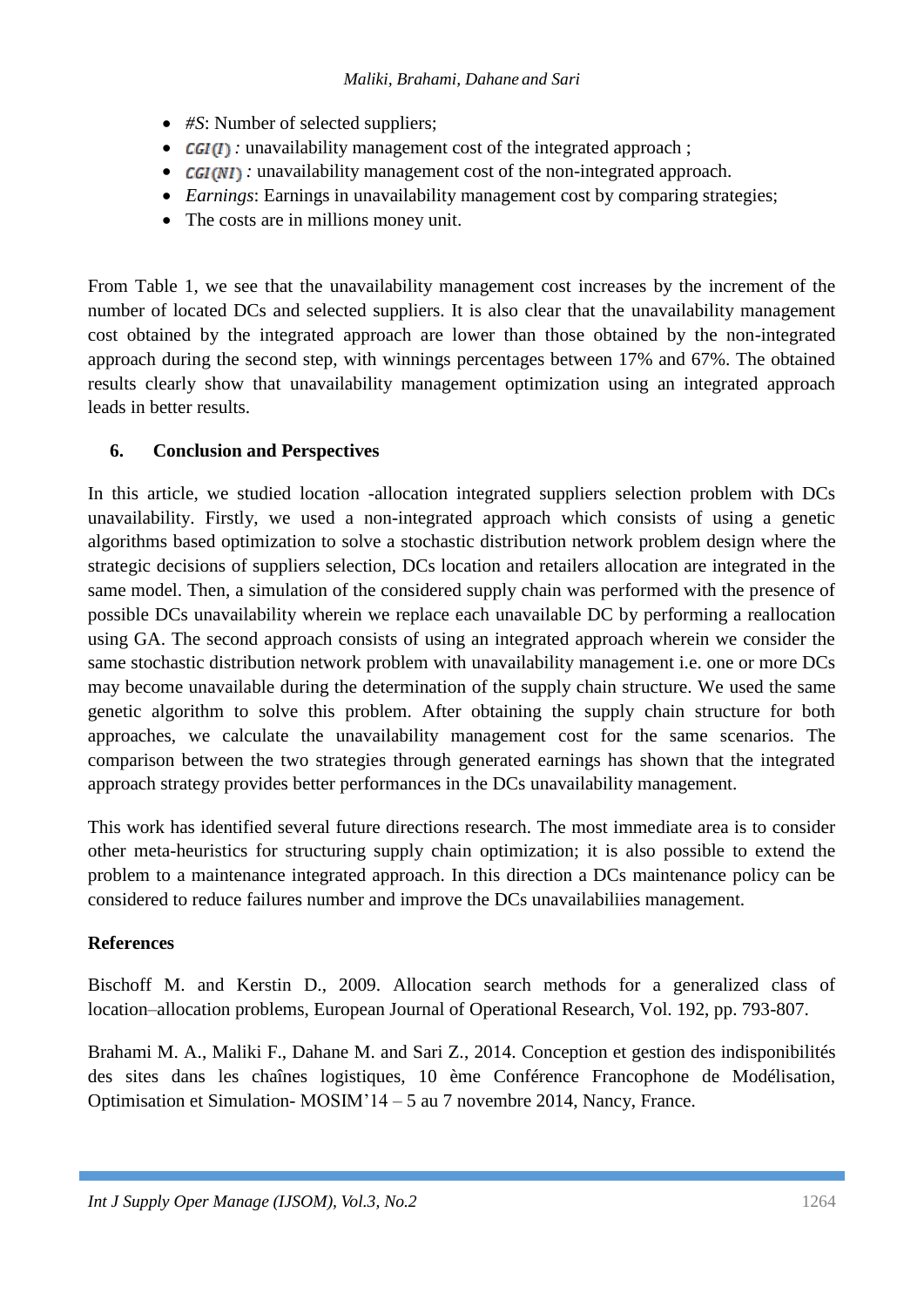Brahami, M.A., Maliki, F., Dahane, M. & Sari, Z., 2014. Gestion des indisponibilités des sites dans le problème de localisation et sélection des fournisseurs, Proceedings of the 7ème édition du Colloque International de la logistique et du Supply chain Management (LOGISTIQUA 2014), Fès, Maroc.

Brahami, M.A., Maliki, F., Dahane, M. & Sari, Z, 2015. Supply chain design and unavailabilities management, Proceedings of The12th International Conference on Logistics and Sustainable Transport (ICLST),

Daskin M. S., Coullard C. and Shen Z. J. M., 2006. An inventory-Location Model: Formulation, Solution Algorithms and Computational results, Annals of Operations Research, 110, pp. 83-106.

De Boer L., Labro E. and Morlacchi P., 2001. A review of methods supporting supplier selection, European Journal of Purchasing and Supply Management, 7, pp. 75-89.

Ding H., Benyoucef L. and Xie X., 2008. Simulation-based evolutionary multi-objective optimization approach for integrated decision-making in supplier selection, International Journal of Computer Applications in Technology, 31(3/4) pp. 144-157.

Jain V., Benyoucef L. and Deshmukh S. G., 2009. Strategic supplier selection: some emerging issues and challenges, Int. J. Logistics Systems and Management, vol. 5, No. ½, pp. 61-88.

Maliki F. and Sari Z., 2013. Resolution of stochastic supply chain design problem by metaheuristic, The international conference Control, Decision and Information Technologies (CODIT'13), Hammamet, Tunisie, 06 - 08 Mai.

Maliki F. and Sari Z., 2012. Etude comparative des politiques de gestion de stock lors de la conception des chaînes logistiques, 9e conférence internationale de Modélisation, Optimisation et Simulation (MOSIM'12), Bordeaux, France, 06 – 08 Juin.

Maliki F., Benyoucef L. and Sari Z., 2011. Sensivity anlysis for a stochastic multi modal location-allocation integrated suppliers selection problem, the international conference on Industrial Engineering and System Management (IESM 2011), Metz, France, 25–27 May.

Maliki F., Brahami M. A. and Dahane M., 2013. Optimisation du problème de localisation et sélection des fournisseurs sous contrainte de maintenance, 8 éme Conférence internationale de Conception & Production Intégrées, Tlemcen, Algèrie, 21-23 octobre.

Meixell M. J. and Gargeya V. B., 2005. Global supply chain design: A literature review and critique, Transportation Research, Part E, 41pp, 531-550.

Shen Z. J. M., Coullard C. and Daskin M. S., 2003. A Joint Location-Inventory Model, Transportation Science, 37(1), pp. 40-55.

Simchi-Levi D., Snyder L. V. and Watson M., 2002. Strategies for Uncertainty times. Supply Chain management Review, Vol 6 N° 1, pp. 11-12.